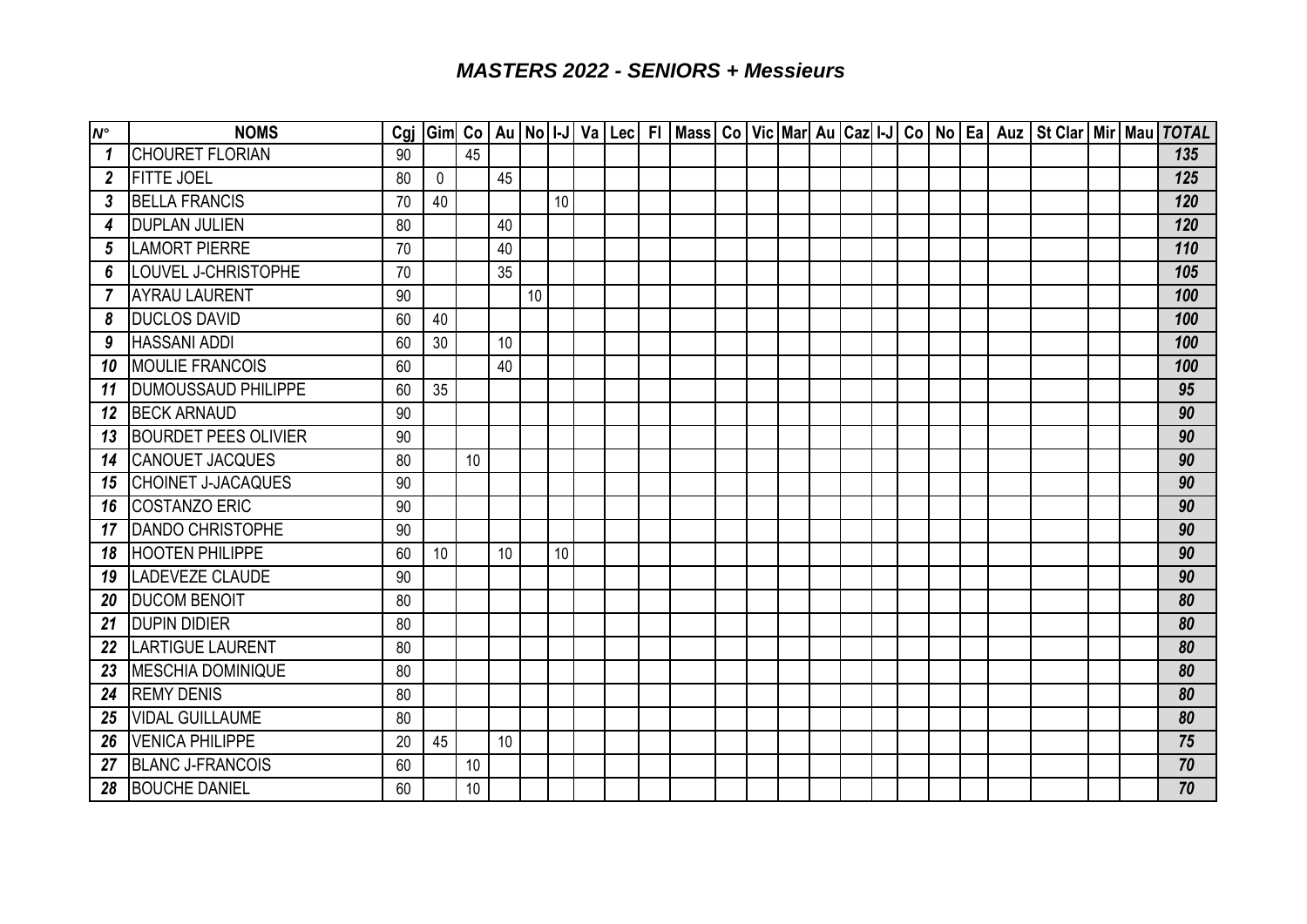| $N^{\circ}$ | <b>NOMS</b>                |    |    |    |    |    |  |  |  |  |  |  |  | Cgi Gim Co   Au   No   I-J   Va   Lec   FI   Mass   Co   Vic   Mar   Au   Caz   I-J   Co   No   Ea   Auz   St Clar   Mir   Mau   TOTAL |  |                 |
|-------------|----------------------------|----|----|----|----|----|--|--|--|--|--|--|--|----------------------------------------------------------------------------------------------------------------------------------------|--|-----------------|
| 29          | <b>CASTAY JACQUES</b>      | 70 |    |    |    |    |  |  |  |  |  |  |  |                                                                                                                                        |  | 70              |
| 30          | <b>HASELWANDER LIONEL</b>  | 70 |    |    |    |    |  |  |  |  |  |  |  |                                                                                                                                        |  | 70              |
| 31          | <b>ICHER ALAIN</b>         | 60 |    | 10 |    |    |  |  |  |  |  |  |  |                                                                                                                                        |  | 70              |
| 32          | <b>MARTINELLI DAVID</b>    | 70 |    |    |    |    |  |  |  |  |  |  |  |                                                                                                                                        |  | 70              |
| 33          | <b>MESNIS PHILIPPE</b>     | 60 |    |    |    | 10 |  |  |  |  |  |  |  |                                                                                                                                        |  | 70              |
| 34          | <b>MUNARETTO CEDRIC</b>    | 60 |    |    | 10 |    |  |  |  |  |  |  |  |                                                                                                                                        |  | $\overline{70}$ |
| 35          | <b>DRIARD JULIEN</b>       | 20 |    | 10 | 35 |    |  |  |  |  |  |  |  |                                                                                                                                        |  | 65              |
| 36          | <b>MOREAUX GUILHEM</b>     | 20 |    | 40 |    |    |  |  |  |  |  |  |  |                                                                                                                                        |  | 60              |
| 37          | <b>BENOIT CHRISTOPHE</b>   | 20 | 35 |    |    |    |  |  |  |  |  |  |  |                                                                                                                                        |  | 55              |
| 38          | <b>BEZIAN CHRISTIAN</b>    | 20 |    |    | 35 |    |  |  |  |  |  |  |  |                                                                                                                                        |  | 55              |
| 39          | <b>DUMON CHRISTIAN</b>     | 20 | 35 |    |    |    |  |  |  |  |  |  |  |                                                                                                                                        |  | 55              |
| 40          | <b>GUERLEE BENOIT</b>      | 20 | 25 |    | 10 |    |  |  |  |  |  |  |  |                                                                                                                                        |  | 55              |
| 41          | <b>PARAGUETTE FREDERIC</b> | 20 |    | 35 |    |    |  |  |  |  |  |  |  |                                                                                                                                        |  | 55              |
| 42          | <b>BERTOCHHI REMI</b>      | 50 |    |    |    |    |  |  |  |  |  |  |  |                                                                                                                                        |  | 50              |
| 43          | <b>CARNEIRO MATHIEU</b>    | 50 |    |    |    |    |  |  |  |  |  |  |  |                                                                                                                                        |  | 50              |
| 44          | <b>FAUROT GILLES</b>       | 50 |    |    |    |    |  |  |  |  |  |  |  |                                                                                                                                        |  | 50              |
| 45          | <b>GOUDON OLIVIER</b>      | 50 |    |    |    |    |  |  |  |  |  |  |  |                                                                                                                                        |  | 50              |
| 46          | <b>HYERARD MARC</b>        | 50 |    |    |    |    |  |  |  |  |  |  |  |                                                                                                                                        |  | 50              |
| 47          | <b>LANATI MICHEL</b>       | 50 |    |    |    |    |  |  |  |  |  |  |  |                                                                                                                                        |  | 50              |
| 48          | <b>LEGRAND MICHEL</b>      | 20 |    | 30 |    |    |  |  |  |  |  |  |  |                                                                                                                                        |  | 50              |
| 49          | <b>POMMIES NICOLAS</b>     | 50 |    |    |    |    |  |  |  |  |  |  |  |                                                                                                                                        |  | 50              |
| 50          | <b>BALAND CHRISTIAN</b>    |    |    | 45 |    |    |  |  |  |  |  |  |  |                                                                                                                                        |  | 45              |
| 51          | <b>BAQUE NICOLAS</b>       |    |    |    |    | 45 |  |  |  |  |  |  |  |                                                                                                                                        |  | 45              |
| 52          | <b>BELLOCQ DOMINIQUE</b>   |    |    |    | 45 |    |  |  |  |  |  |  |  |                                                                                                                                        |  | 45              |
| 53          | <b>MOUSSET STEPHANE</b>    |    |    |    | 45 |    |  |  |  |  |  |  |  |                                                                                                                                        |  | 45              |
| 54          | POIRIER EDDY               | 20 |    |    | 25 |    |  |  |  |  |  |  |  |                                                                                                                                        |  | 45              |
| 55          | <b>RONDREUX THOMAS</b>     |    | 45 |    |    |    |  |  |  |  |  |  |  |                                                                                                                                        |  | 45              |
| 56          | <b>SAMALENS THIERRY</b>    |    |    | 45 |    |    |  |  |  |  |  |  |  |                                                                                                                                        |  | 45              |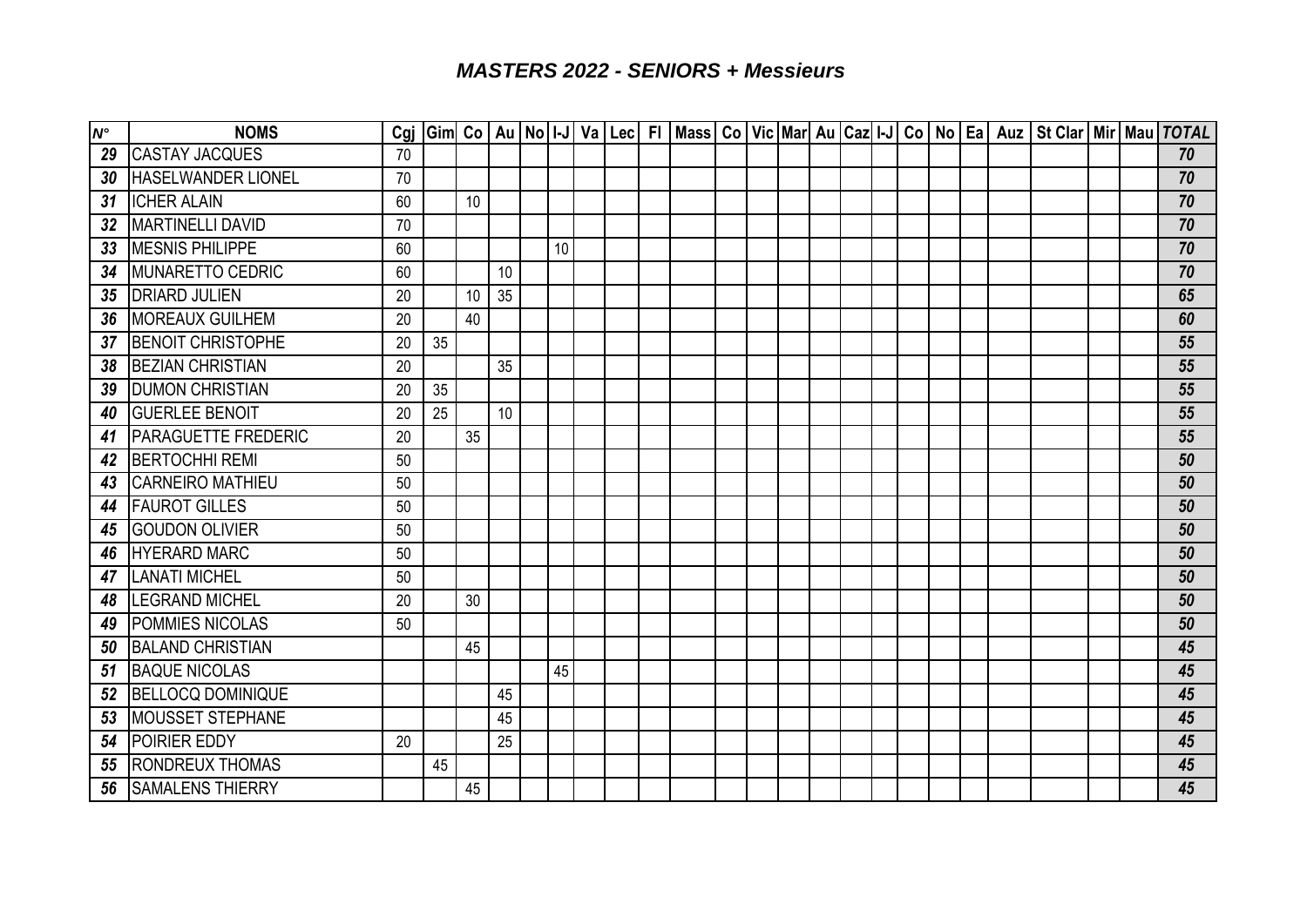| $\overline{N^{\circ}}$ | <b>NOMS</b>                |    |    |    |    |    |    |  |  |  |  |  |  |  | Cgj  Gim  Co   Au   No   I-J   Va   Lec   FI   Mass   Co   Vic   Mar   Au   Caz   I-J   Co   No   Ea   Auz   St Clar   Mir   Mau   TOTAL |  |    |
|------------------------|----------------------------|----|----|----|----|----|----|--|--|--|--|--|--|--|------------------------------------------------------------------------------------------------------------------------------------------|--|----|
| 57                     | <b>WEISROCK THOMAS</b>     |    |    |    |    | 45 |    |  |  |  |  |  |  |  |                                                                                                                                          |  | 45 |
| 58                     | <b>ARRIVETS PHILIPPE</b>   |    |    | 40 |    |    |    |  |  |  |  |  |  |  |                                                                                                                                          |  | 40 |
| 59                     | <b>GOMEZ DOMINGO TIAGO</b> | 20 | 10 |    |    |    | 10 |  |  |  |  |  |  |  |                                                                                                                                          |  | 40 |
| 60                     | <b>MATUSZAK ROMAIN</b>     |    |    |    |    |    | 40 |  |  |  |  |  |  |  |                                                                                                                                          |  | 40 |
| 61                     | <b>MINVIELLE LAURENT</b>   |    | 40 |    |    |    |    |  |  |  |  |  |  |  |                                                                                                                                          |  | 40 |
| 62                     | <b>ST JEAN FREDERIC</b>    |    |    |    |    | 40 |    |  |  |  |  |  |  |  |                                                                                                                                          |  | 40 |
| 63                     | <b>TOURON SEBASTIEN</b>    |    |    |    | 30 |    | 10 |  |  |  |  |  |  |  |                                                                                                                                          |  | 40 |
| 64                     | <b>VINCENT OLIVIER</b>     |    |    |    | 10 |    | 30 |  |  |  |  |  |  |  |                                                                                                                                          |  | 40 |
| 65                     | <b>AYMARD CHRISTOPHE</b>   |    | 35 |    |    |    |    |  |  |  |  |  |  |  |                                                                                                                                          |  | 35 |
| 66                     | <b>DECONS ANNIBAL</b>      |    |    |    |    | 35 |    |  |  |  |  |  |  |  |                                                                                                                                          |  | 35 |
| 67                     | <b>DUTREY GILLES</b>       |    |    |    | 35 |    |    |  |  |  |  |  |  |  |                                                                                                                                          |  | 35 |
| 68                     | <b>GARBAGE PATRICK</b>     |    |    |    |    | 35 |    |  |  |  |  |  |  |  |                                                                                                                                          |  | 35 |
| 69                     | <b>VAZQUEZ FABIEN</b>      |    |    |    |    |    | 35 |  |  |  |  |  |  |  |                                                                                                                                          |  | 35 |
| 70                     | <b>ANDREU JEROME</b>       |    |    | 30 |    |    |    |  |  |  |  |  |  |  |                                                                                                                                          |  | 30 |
| 71                     | <b>AUVERT LIONEL</b>       | 20 |    |    |    | 10 |    |  |  |  |  |  |  |  |                                                                                                                                          |  | 30 |
| 72                     | <b>BABTBIE CHRISTIAN</b>   | 20 |    |    | 10 |    |    |  |  |  |  |  |  |  |                                                                                                                                          |  | 30 |
| 73                     | <b>BARTHE VINCENT</b>      | 20 |    | 10 |    |    |    |  |  |  |  |  |  |  |                                                                                                                                          |  | 30 |
| 74                     | <b>CANTAU LAURENT</b>      |    |    |    |    | 30 |    |  |  |  |  |  |  |  |                                                                                                                                          |  | 30 |
| 75                     | <b>COURALET J-FRANCOIS</b> |    |    |    |    | 30 |    |  |  |  |  |  |  |  |                                                                                                                                          |  | 30 |
| 76                     | <b>CURIEL NICOLAS</b>      | 20 |    |    | 10 |    |    |  |  |  |  |  |  |  |                                                                                                                                          |  | 30 |
| 77                     | <b>DUCROS J-FRANCOIS</b>   | 20 |    |    |    |    | 10 |  |  |  |  |  |  |  |                                                                                                                                          |  | 30 |
| 78                     | <b>EL GAOUAL RACHID</b>    |    |    |    |    | 30 |    |  |  |  |  |  |  |  |                                                                                                                                          |  | 30 |
| 79                     | <b>HAUBRE SYLVAIN</b>      | 20 |    |    | 10 |    |    |  |  |  |  |  |  |  |                                                                                                                                          |  | 30 |
| 80                     | <b>HOLUBENNY ERIC</b>      | 20 |    |    |    |    | 10 |  |  |  |  |  |  |  |                                                                                                                                          |  | 30 |
| 81                     | <b>LESTAGE LAURENT</b>     | 20 |    |    | 10 |    |    |  |  |  |  |  |  |  |                                                                                                                                          |  | 30 |
| 82                     | <b>MICHARD BERNARD</b>     | 20 |    | 10 |    |    |    |  |  |  |  |  |  |  |                                                                                                                                          |  | 30 |
| 83                     | <b>PHAM PAUL</b>           |    |    |    | 30 |    |    |  |  |  |  |  |  |  |                                                                                                                                          |  | 30 |
| 84                     | <b>RENAUD DIDIER</b>       | 20 |    |    | 10 |    |    |  |  |  |  |  |  |  |                                                                                                                                          |  | 30 |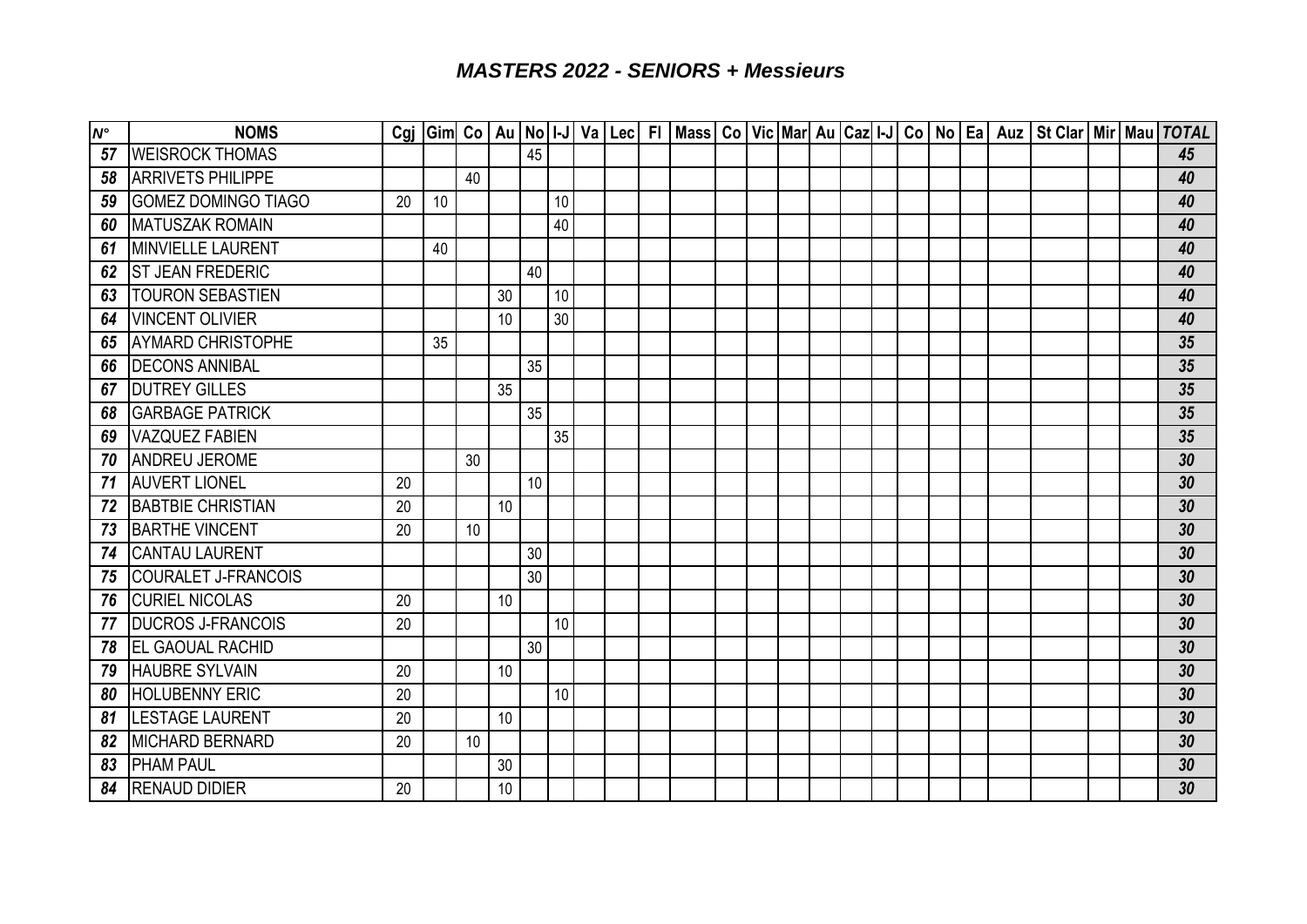| $\boldsymbol{N}^{\circ}$ | <b>NOMS</b>                       |    |    |    |    |    |    |  |  |  |  |  |  |  | Cgj  Gim  Co   Au   No   I-J   Va   Lec   FI   Mass   Co   Vic   Mar  Au   Caz  I-J   Co   No   Ea   Auz   St Clar   Mir   Mau   TOTAL |  |    |
|--------------------------|-----------------------------------|----|----|----|----|----|----|--|--|--|--|--|--|--|----------------------------------------------------------------------------------------------------------------------------------------|--|----|
| 85                       | <b>TOFFOLI JEROME</b>             |    |    | 30 |    |    |    |  |  |  |  |  |  |  |                                                                                                                                        |  | 30 |
| 86                       | <b>ARIAS LUIS</b>                 |    |    | 25 |    |    |    |  |  |  |  |  |  |  |                                                                                                                                        |  | 25 |
| 87                       | <b>CAZABAN PATRICK</b>            |    |    |    |    | 25 |    |  |  |  |  |  |  |  |                                                                                                                                        |  | 25 |
| 88                       | <b>DE ST PASTOU EDOUARD</b>       |    |    |    |    | 25 |    |  |  |  |  |  |  |  |                                                                                                                                        |  | 25 |
| 89                       | <b>IEYCHENNE FLORENT</b>          |    |    |    |    |    | 25 |  |  |  |  |  |  |  |                                                                                                                                        |  | 25 |
| 90                       | JOUVE LOUIS                       |    |    | 25 |    |    |    |  |  |  |  |  |  |  |                                                                                                                                        |  | 25 |
| 91                       | <b>LELIEVRE JEAN ROBERT</b>       |    |    |    |    | 25 |    |  |  |  |  |  |  |  |                                                                                                                                        |  | 25 |
| 92                       | <b>MAGNIER JONATHAN</b>           |    |    |    | 25 |    |    |  |  |  |  |  |  |  |                                                                                                                                        |  | 25 |
| 93                       | <b>MOULINOUX CEDRIC</b>           |    |    |    | 25 |    |    |  |  |  |  |  |  |  |                                                                                                                                        |  | 25 |
| 94                       | <b>ABADIE PATRICE</b>             | 20 |    |    |    |    |    |  |  |  |  |  |  |  |                                                                                                                                        |  | 20 |
| 95                       | <b>ALLABERT SEBASTIEN</b>         | 20 |    |    |    |    |    |  |  |  |  |  |  |  |                                                                                                                                        |  | 20 |
| 96                       | <b>BARRERE YANNICK</b>            | 20 |    |    |    |    |    |  |  |  |  |  |  |  |                                                                                                                                        |  | 20 |
| 97                       | <b>CADILLON BENOIT</b>            | 20 |    |    |    |    |    |  |  |  |  |  |  |  |                                                                                                                                        |  | 20 |
| 98                       | CAMPILLO DE DIEGO DAVID           | 20 |    |    |    |    |    |  |  |  |  |  |  |  |                                                                                                                                        |  | 20 |
| 99                       | <b>CAMPILLO DE DIEGO STEPHANE</b> | 20 |    |    |    |    |    |  |  |  |  |  |  |  |                                                                                                                                        |  | 20 |
| 100                      | <b>COUPEAU JULIEN</b>             | 20 |    |    |    |    |    |  |  |  |  |  |  |  |                                                                                                                                        |  | 20 |
| 101                      | <b>CROSLAND J-LUC</b>             |    | 10 |    | 10 |    |    |  |  |  |  |  |  |  |                                                                                                                                        |  | 20 |
|                          | 102 <b>DESPAX FLORIAN</b>         | 20 |    |    |    |    |    |  |  |  |  |  |  |  |                                                                                                                                        |  | 20 |
|                          | 103 DORBES MAX                    | 20 |    |    |    |    |    |  |  |  |  |  |  |  |                                                                                                                                        |  | 20 |
|                          | <b>104 DUPUY THIERRY</b>          | 20 |    |    |    |    |    |  |  |  |  |  |  |  |                                                                                                                                        |  | 20 |
|                          | <b>105 GAUBIN CHRISTIAN</b>       | 20 |    |    |    |    |    |  |  |  |  |  |  |  |                                                                                                                                        |  | 20 |
|                          | <b>106 GUILLET FRANCOIS</b>       | 20 |    |    |    |    |    |  |  |  |  |  |  |  |                                                                                                                                        |  | 20 |
|                          | 107 LABEDAN VINCENT               | 20 |    |    |    |    |    |  |  |  |  |  |  |  |                                                                                                                                        |  | 20 |
|                          | <b>108 LACOSTR YOANN</b>          | 20 |    |    |    |    |    |  |  |  |  |  |  |  |                                                                                                                                        |  | 20 |
|                          | 109 MAUBAREIGT YANNICK            | 20 |    |    |    |    |    |  |  |  |  |  |  |  |                                                                                                                                        |  | 20 |
|                          | 110 MONTOUSSET LAURENT            | 20 |    |    |    |    |    |  |  |  |  |  |  |  |                                                                                                                                        |  | 20 |
| 111                      | <b>OGER JEAN</b>                  | 20 |    |    |    |    |    |  |  |  |  |  |  |  |                                                                                                                                        |  | 20 |
|                          | 112 PUJOL GUILLAUME               | 20 |    |    |    |    |    |  |  |  |  |  |  |  |                                                                                                                                        |  | 20 |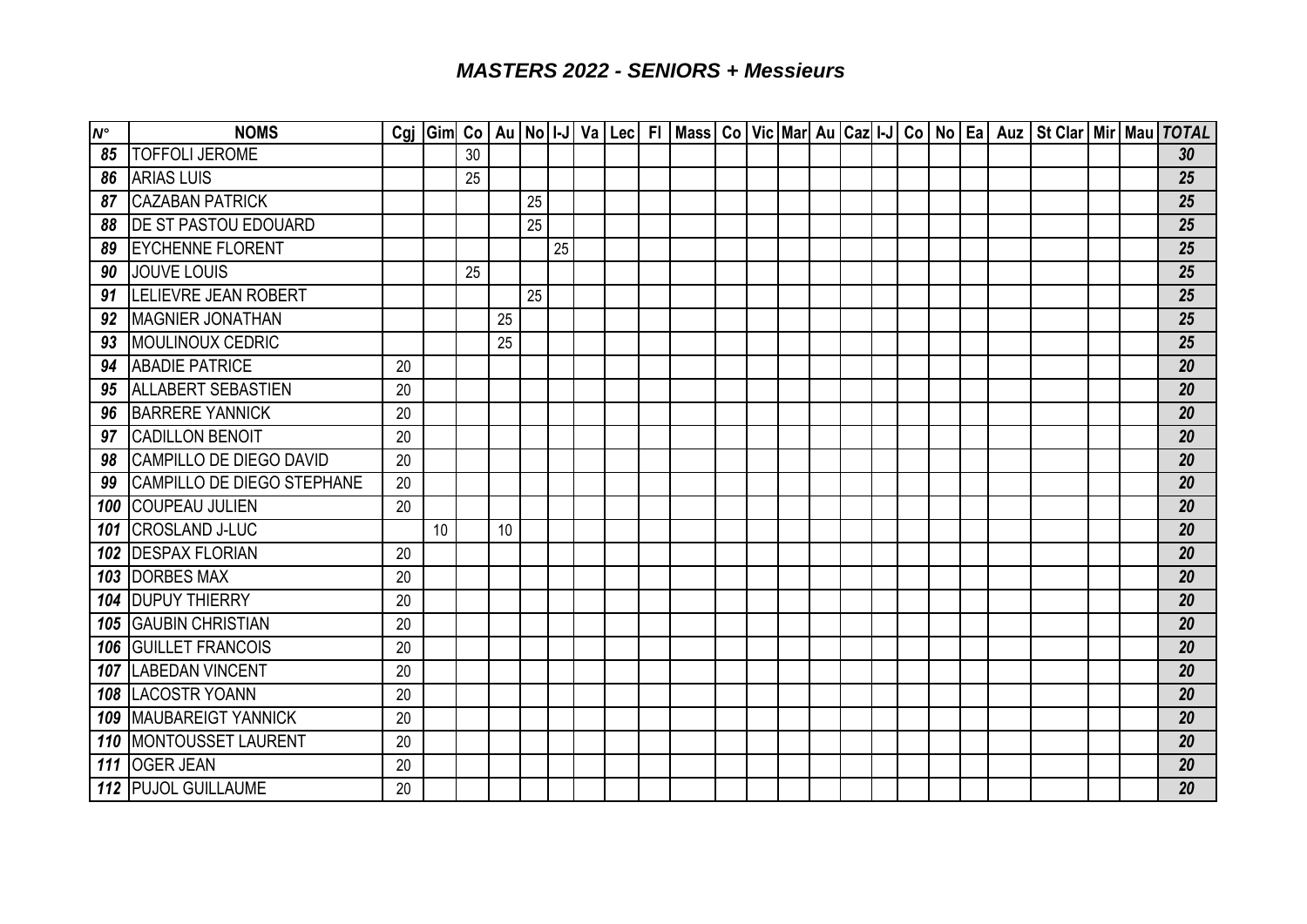| $N^{\circ}$ | <b>NOMS</b>                  | Cgi |    |    |    |    |    |  |  |  |  |  |  |  | Gim  Co   Au   No   I-J   Va   Lec   FI   Mass   Co   Vic   Mar   Au   Caz   I-J   Co   No   Ea   Auz   St Clar   Mir   Mau   TOTAL |  |    |
|-------------|------------------------------|-----|----|----|----|----|----|--|--|--|--|--|--|--|-------------------------------------------------------------------------------------------------------------------------------------|--|----|
|             | 113 RIZON J-PIERRE           | 20  |    |    |    |    |    |  |  |  |  |  |  |  |                                                                                                                                     |  | 20 |
|             | 114 SCHERRER GERARD          | 20  |    |    |    |    |    |  |  |  |  |  |  |  |                                                                                                                                     |  | 20 |
|             | <b>115 SETIAO KHAMPHET</b>   |     | 10 |    | 10 |    |    |  |  |  |  |  |  |  |                                                                                                                                     |  | 20 |
|             | 116 TRINTIGNAC ERIC          | 20  |    |    |    |    |    |  |  |  |  |  |  |  |                                                                                                                                     |  | 20 |
|             | <b>117 AISSAOUI IDRIS</b>    |     | 10 |    |    |    |    |  |  |  |  |  |  |  |                                                                                                                                     |  | 10 |
|             | <b>118 ALTHUISIUS YOHAN</b>  |     |    | 10 |    |    |    |  |  |  |  |  |  |  |                                                                                                                                     |  | 10 |
|             | <b>119 ANTON RAYMOND</b>     |     | 10 |    |    |    |    |  |  |  |  |  |  |  |                                                                                                                                     |  | 10 |
|             | <b>120 BAQUIN PATRICE</b>    |     |    |    |    |    | 10 |  |  |  |  |  |  |  |                                                                                                                                     |  | 10 |
|             | <b>121 BAURENS CEDRIC</b>    |     |    | 10 |    |    |    |  |  |  |  |  |  |  |                                                                                                                                     |  | 10 |
|             | 122 BEAUDOIN WILLIAM         |     |    |    |    | 10 |    |  |  |  |  |  |  |  |                                                                                                                                     |  | 10 |
|             | 123 BERGE FREDERIC           |     | 10 |    |    |    |    |  |  |  |  |  |  |  |                                                                                                                                     |  | 10 |
|             | 124 BERTHIER FREDERIC        |     |    |    |    |    | 10 |  |  |  |  |  |  |  |                                                                                                                                     |  | 10 |
|             | 125 BIGOT J-JACQUES          |     |    |    |    | 10 |    |  |  |  |  |  |  |  |                                                                                                                                     |  | 10 |
|             | 126 BOLZONI MARC             |     |    |    | 10 |    |    |  |  |  |  |  |  |  |                                                                                                                                     |  | 10 |
|             | <b>127 BOMBAY FRANCOIS</b>   |     | 10 |    |    |    |    |  |  |  |  |  |  |  |                                                                                                                                     |  | 10 |
|             | 128 BOUE PHILIPPE            |     |    | 10 |    |    |    |  |  |  |  |  |  |  |                                                                                                                                     |  | 10 |
|             | 129 BREUGNOT NICOLAS         |     | 10 |    |    |    |    |  |  |  |  |  |  |  |                                                                                                                                     |  | 10 |
| 130         | <b>CANTARELLI DAMIEN</b>     |     |    |    |    | 10 |    |  |  |  |  |  |  |  |                                                                                                                                     |  | 10 |
| 131         | <b>CAYLUS PIERRE</b>         |     |    |    |    |    | 10 |  |  |  |  |  |  |  |                                                                                                                                     |  | 10 |
|             | 132 CAYREL BERTAND           |     | 10 |    |    |    |    |  |  |  |  |  |  |  |                                                                                                                                     |  | 10 |
|             | 133 COLONNIER LAURENT        |     | 10 |    |    |    |    |  |  |  |  |  |  |  |                                                                                                                                     |  | 10 |
|             | <b>134 COMMARIEU FRANCIS</b> |     |    |    |    |    | 10 |  |  |  |  |  |  |  |                                                                                                                                     |  | 10 |
|             | <b>135 COURAPIED THIERRY</b> |     |    |    |    |    | 10 |  |  |  |  |  |  |  |                                                                                                                                     |  | 10 |
| 136         | <b>CUCHE DANIEL</b>          |     |    |    |    | 10 |    |  |  |  |  |  |  |  |                                                                                                                                     |  | 10 |
| 137         | <b>DEBAIGT DIDIER</b>        |     |    |    |    | 10 |    |  |  |  |  |  |  |  |                                                                                                                                     |  | 10 |
|             | <b>138 DESSUM ARNAUD</b>     |     |    |    | 10 |    |    |  |  |  |  |  |  |  |                                                                                                                                     |  | 10 |
|             | 139 DUPOUX J-LUC             |     | 10 |    |    |    |    |  |  |  |  |  |  |  |                                                                                                                                     |  | 10 |
|             | 140 FEDRIGO LIONEL           |     |    |    |    |    | 10 |  |  |  |  |  |  |  |                                                                                                                                     |  | 10 |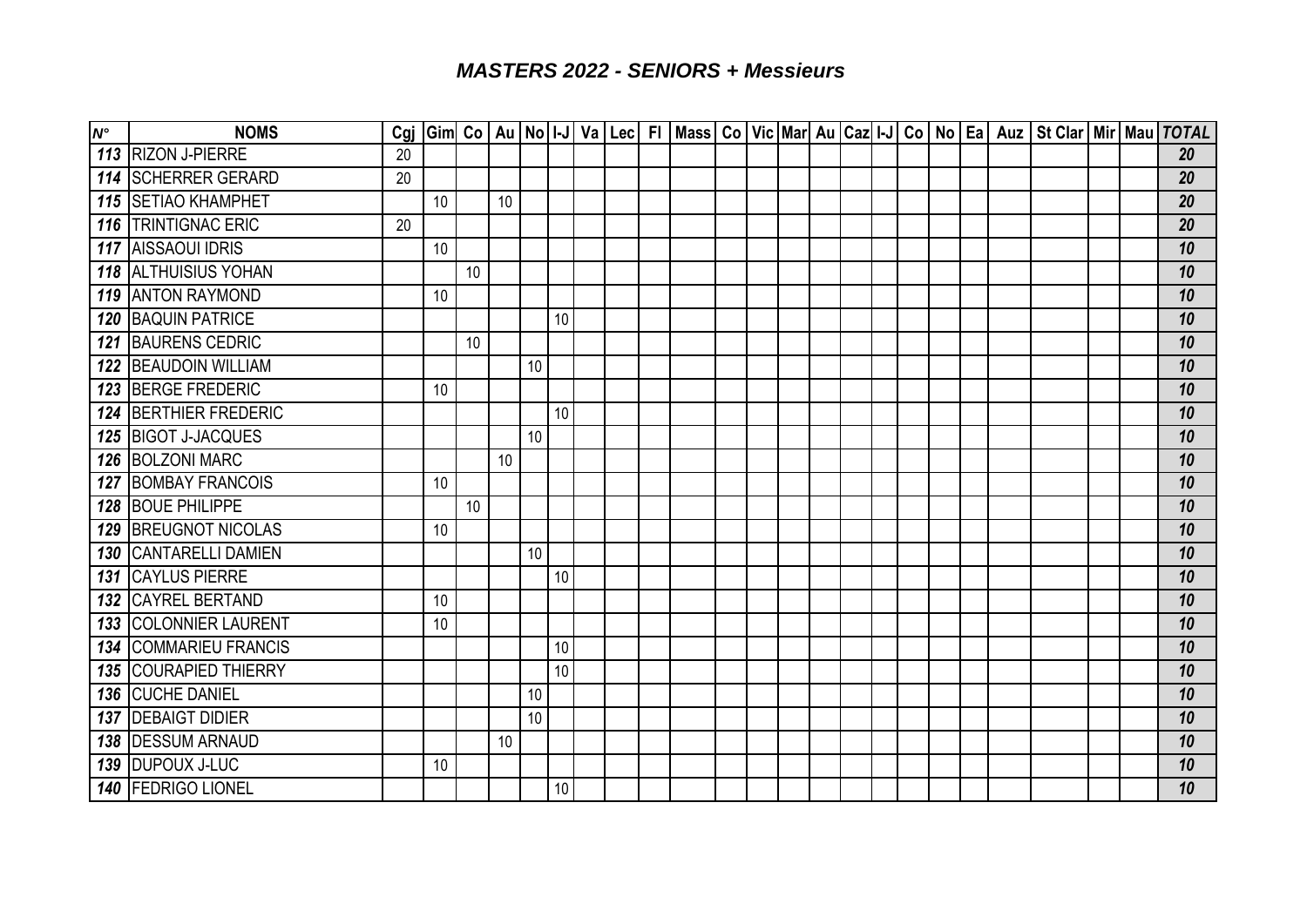| $N^{\circ}$ | <b>NOMS</b>                         |    |    |    |    |           |  |  |  |  |  |  |  | Cgj  Gim  Co   Au   No   I-J   Va   Lec   FI   Mass   Co   Vic   Mar   Au   Caz   I-J   Co   No   Ea   Auz   St Clar   Mir   Mau   TOTAL |  |    |
|-------------|-------------------------------------|----|----|----|----|-----------|--|--|--|--|--|--|--|------------------------------------------------------------------------------------------------------------------------------------------|--|----|
| 141         | <b>GAUDY ADRIEN</b>                 |    |    |    |    | 10        |  |  |  |  |  |  |  |                                                                                                                                          |  | 10 |
| 142         | <b>GILLY FLORENT</b>                |    | 10 |    |    |           |  |  |  |  |  |  |  |                                                                                                                                          |  | 10 |
| 143         | <b>HOUSSIERE YANNICK</b>            | 10 |    |    |    |           |  |  |  |  |  |  |  |                                                                                                                                          |  | 10 |
| 144         | JAMBES RENE                         |    |    |    | 10 |           |  |  |  |  |  |  |  |                                                                                                                                          |  | 10 |
| 145         | <b>LABAN J-PHILIPPE</b>             |    |    |    |    | 10        |  |  |  |  |  |  |  |                                                                                                                                          |  | 10 |
| 146         | <b>LEPRETTE CEDRIC</b>              |    |    |    |    | 10        |  |  |  |  |  |  |  |                                                                                                                                          |  | 10 |
| 147         | <b>MASCLET XAVIER</b>               |    |    | 10 |    |           |  |  |  |  |  |  |  |                                                                                                                                          |  | 10 |
| 148         | <b>MAURRIN PIERRE</b>               |    |    | 10 |    |           |  |  |  |  |  |  |  |                                                                                                                                          |  | 10 |
| 149         | MERCERON J-FRANCOIS                 | 10 |    |    |    |           |  |  |  |  |  |  |  |                                                                                                                                          |  | 10 |
|             | <b>150   MIREMONT JEAN-FRANCOIS</b> |    |    |    | 10 |           |  |  |  |  |  |  |  |                                                                                                                                          |  | 10 |
|             | <b>151 MOCAU CHRISTOPHE</b>         | 10 |    |    |    |           |  |  |  |  |  |  |  |                                                                                                                                          |  | 10 |
| 152         | <b>MONTAUT CLEMENT</b>              |    |    |    |    | 10        |  |  |  |  |  |  |  |                                                                                                                                          |  | 10 |
|             | <b>153 IMONTECOT STEPHANE</b>       |    |    |    |    | 10        |  |  |  |  |  |  |  |                                                                                                                                          |  | 10 |
| 154         | <b>MORENO STEPHANE</b>              |    |    |    | 10 |           |  |  |  |  |  |  |  |                                                                                                                                          |  | 10 |
| 155         | <b>MOUCHES OLIVIER</b>              |    | 10 |    |    |           |  |  |  |  |  |  |  |                                                                                                                                          |  | 10 |
| 156         | <b>OURTAL BERNARD</b>               |    | 10 |    |    |           |  |  |  |  |  |  |  |                                                                                                                                          |  | 10 |
| 157         | <b>PRIHNENKO WLADIMIR</b>           |    | 10 |    |    |           |  |  |  |  |  |  |  |                                                                                                                                          |  | 10 |
| 158         | <b>RABILLER JULIEN</b>              |    |    |    |    | 10        |  |  |  |  |  |  |  |                                                                                                                                          |  | 10 |
| 159         | <b>RAQUIN PATRICE</b>               |    |    | 10 |    | $\pmb{0}$ |  |  |  |  |  |  |  |                                                                                                                                          |  | 10 |
| 160         | <b>RICHARDSON ANDREW</b>            | 10 |    |    |    |           |  |  |  |  |  |  |  |                                                                                                                                          |  | 10 |
|             | <b>161 ROCCASERRA FABRICE</b>       |    |    |    |    | 10        |  |  |  |  |  |  |  |                                                                                                                                          |  | 10 |
| 162         | <b>SARTORIUS LEOPOLD</b>            |    |    |    |    | 10        |  |  |  |  |  |  |  |                                                                                                                                          |  | 10 |
| 163         | <b>SAULNIER LOIC</b>                |    |    |    |    | 10        |  |  |  |  |  |  |  |                                                                                                                                          |  | 10 |
| 164         | <b>SOINSKI VINCENT</b>              |    |    |    |    | 10        |  |  |  |  |  |  |  |                                                                                                                                          |  | 10 |
| 165         | <b>SOLANES SEBASTIEN</b>            |    |    | 10 |    |           |  |  |  |  |  |  |  |                                                                                                                                          |  | 10 |
| 166         | <b>SPIELMANN JACQUES</b>            |    |    | 10 |    |           |  |  |  |  |  |  |  |                                                                                                                                          |  | 10 |
| 167         | <b>SZKUTA OLIVIER</b>               | 10 |    |    |    |           |  |  |  |  |  |  |  |                                                                                                                                          |  | 10 |
|             | 168 TOLO JEAN                       |    |    | 10 |    |           |  |  |  |  |  |  |  |                                                                                                                                          |  | 10 |